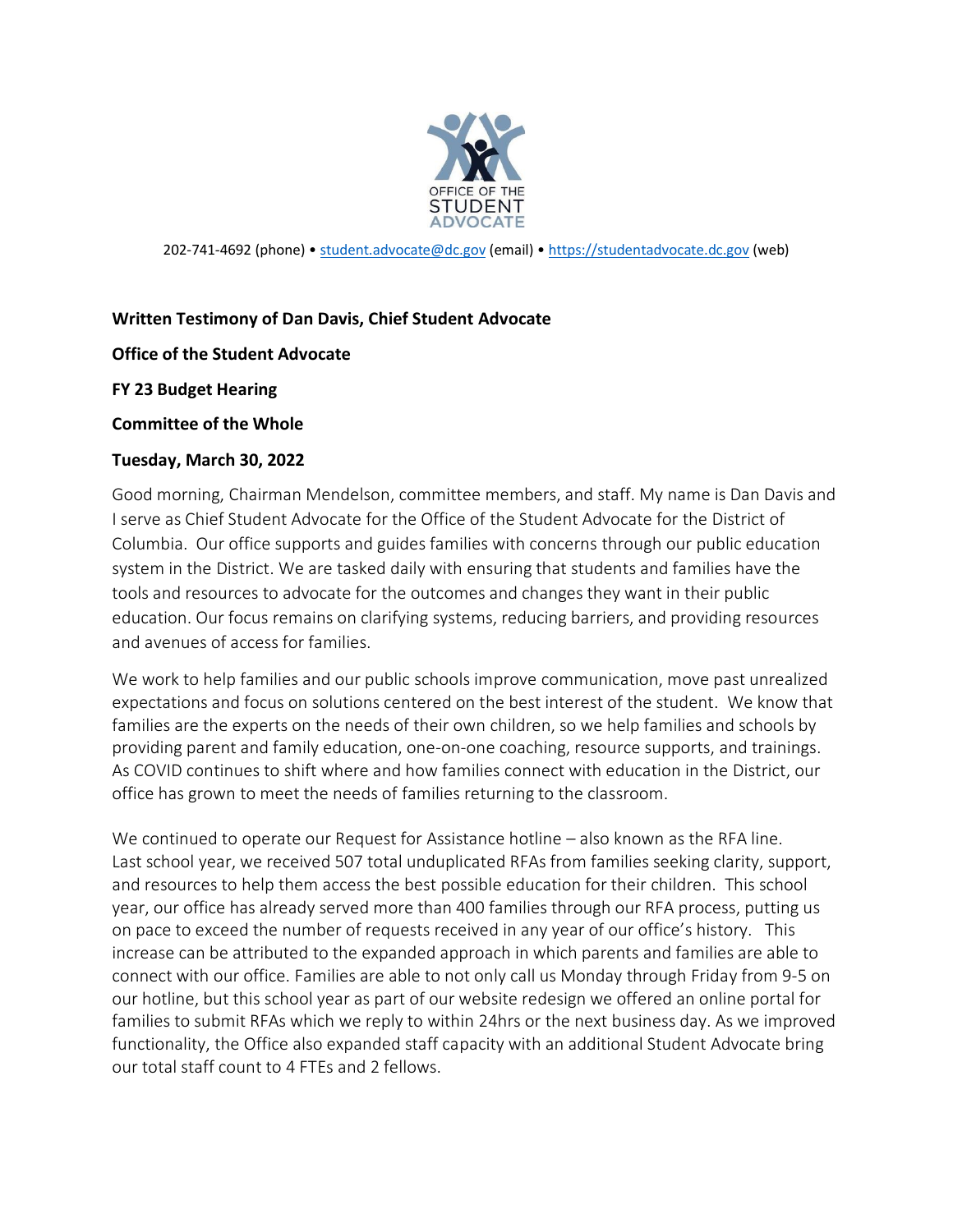As our schools move to in-person learning, we are employing a hybrid community outreach model utilizing virtual and in-person strategies to further meet the needs of students and families. We host virtual meetings with families and re-started our in-person engagement following the safety guidance outlined by the Center for Disease Control. In SY2020-21, we engaged with over 1,500 stakeholders -- mainly students and families, as well as school staff, community-based organizations, and government agencies. So far in SY2021-22, we engaged with more than 1,200 students, families, and educational stakeholders with about 37% of those meetings being in-person. As COVID transmission rates continue to decrease to safe levels, we are positioning ourselves to again offer in-person supports to students and their families.

Our office expected demand for resources and support from families to increase across the city this school year and sought to reevaluate our internal processes looking to gain efficiencies in how staff capacity is utilized. We rely on data from our RFA line to prioritize how we develop resources for families. For too long we didn't have the tools needed to make our data evaluation process efficient, staff would collect data in Excel, manually clean for errors cell by cell, then reformat for an analysis all in Excel which proved to be time and labor intensive. This school year we were able to move to a QuickBase platform that has allowed us to manage our data in a more succinct and labor time reducing fashion allowing more staff time to be devoted to families.

As we seek out more efficiencies in internal processes that will allow us to dedicate more staff capacity to working with families, we again turn to how we manage and collect data and seek support to obtain a technology solution. Currently we rely on two unconnected systems to manage call intake data from District students and families. Calls to the RFA line are answered on one system and then the information collected is inputted in another. Our office is aware that there is software that will allow our systems to speak with one another reducing staff time wasted on re-entering info and eliminating missed or inaccurate data.

As we search for ways to ensure our office is connecting to students and families, a portion of our community continues to be underrepresented in those seeking support from us. Families who identify as Latinx represent slightly over 20% of the school system but only 4% of families who contacted us with an RFA. While in the past we have ensured all our resources are translated into Amharic and Spanish and materials were distributed in those communities, with translation services accounting for nearly 18% of programmatic spending, we also recognize that these voices are often left out of conversations and decisions across our city. This school year we added a bilingual staffer and revamped our outreach efforts partnering with community organizations and agencies with established relationships in these communities to begin focusing on solutions and supports tied to those families' unique experiences and needs. For instance, we are in the planning phases of developing a section of our website to become a district-wide resource hub for EL students and families. One of the tools we plan on highlighting in this section will be a LEA cheat sheet for families that lay out the steps EL families can use to navigate our education system, from how credits earned abroad are evaluated to what required documents are needed for before and aftercare.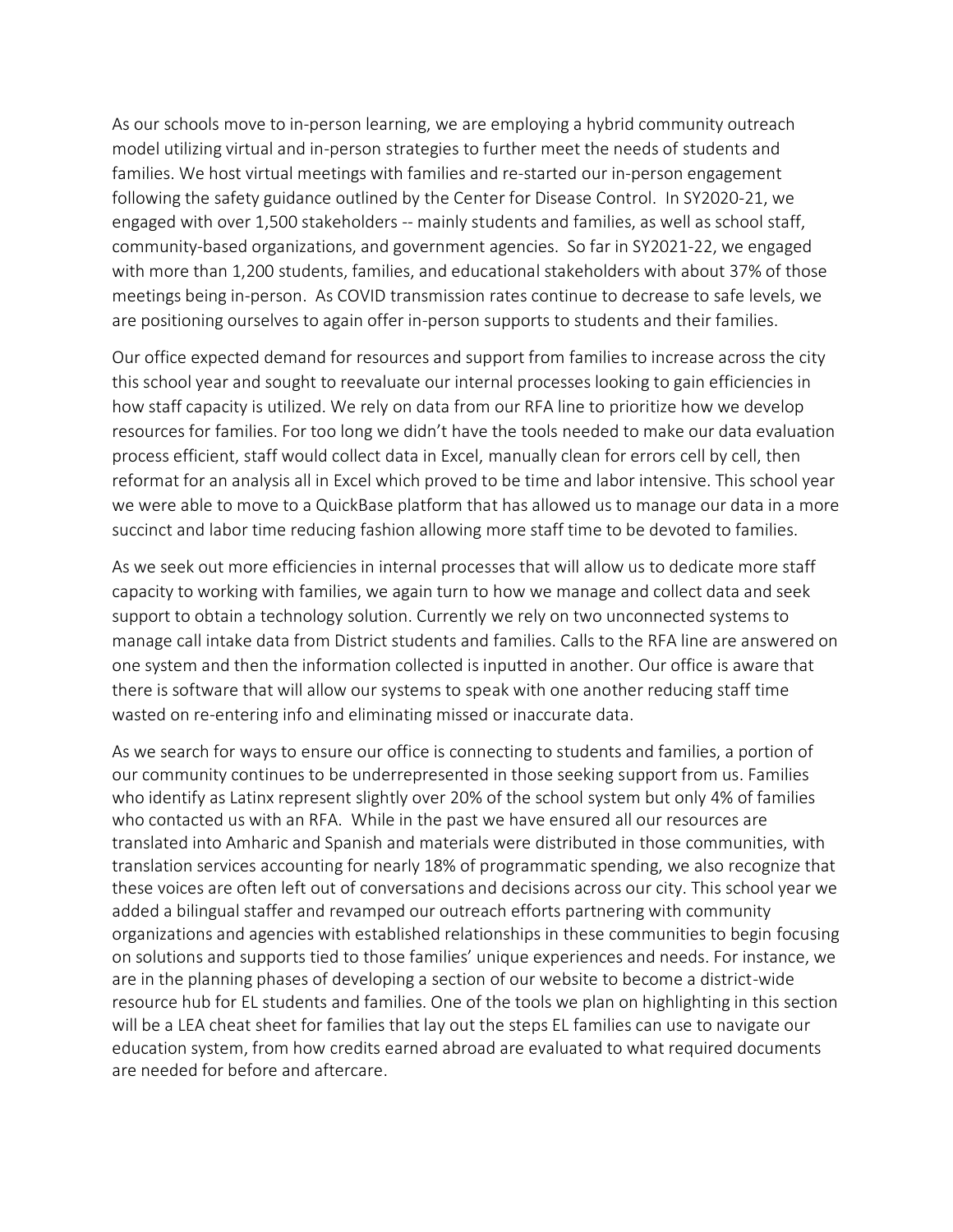In FY22 we pulled back on staff development opportunities, trimmed supply costs, and devoted more of our spending to increase pathways for families to access our services. A portion of our supply costs were redirected to building out a more secure database to house and track requests for assistance. We received funding to bring on a fourth FTE to expand the work of our office and ease the burden of the demands for assistance on our existing staff. We are thankful for this addition as it has allowed our team to give more attentive care to the families reaching out to us. However, the level of demand our office has seen is still putting a strain on our full-time team even with the additional FTE. As more people continue to learn about our office and seek assistance, more staff will be required.

Our FY23 budget will allow us to fulfill our mission to guide and supports students, parents, families, and community members in navigating the public-school system in DC, but it doesn't allow us to connect with all the students and families that could be accessing our services. We expected to see a continued increase in students and families seeking support and resources as we continue recovering from the pandemic. We will continue to work to fulfill our mission, but the lack of investment will result in less tools for families, limited supports for households with unique learners, and a reduced scope for engagement within target communities who need support the most to recover from the impact of the pandemic. Substantial obstacles for families existed before COVID-19, and those barriers will continue to magnify as we recover.

The work of our office is made possible through the invaluable commitment of our now 4 FTEs and 2 part-time fellows. With the addition of a new FTE to our staff, we have continued to increase our levels of engagement. Last school year, we were able to engage with over 3,500 students, families, and community members were impacted by our outreach, virtual events, and request for assistance services. So far in school year 22-22, we have already exceeded 3,000 engagements with more than four months remaining to start of the next school year. As we work to serve more DC residents, we continue to meet barriers in scaling our impact due to the limitations in our staff size. To meet the current demand for services, our staff often works beyond office hours and do not have the capacity to develop, and support more initiatives throughout the city. While our staff always finds innovative ways to meet the demand of our city's residents, being able to add more full-time staff members would help us reach more families in need of support.

Adding another full-time employee would allow us to use our knowledgeable full-time staff to reach communities and families we have not yet been able to engage with as intentionally as we have hoped. It will allow us to increase our outreach and maximizing our impact in all eight wards and would allow our staff to focus on meeting the needs of students and families who need it the most. We hope that funding for FY23 will allow us to retain and incentivize staff who stayed committed to supporting students and families during this pandemic with opportunities for merit increases. We hope that this budget will allow our office to grow and support more District residents by adding additional FTEs. We also hope that this budget will allow us to manage and fortify the data we collect as requests for assistance continues to elevate.